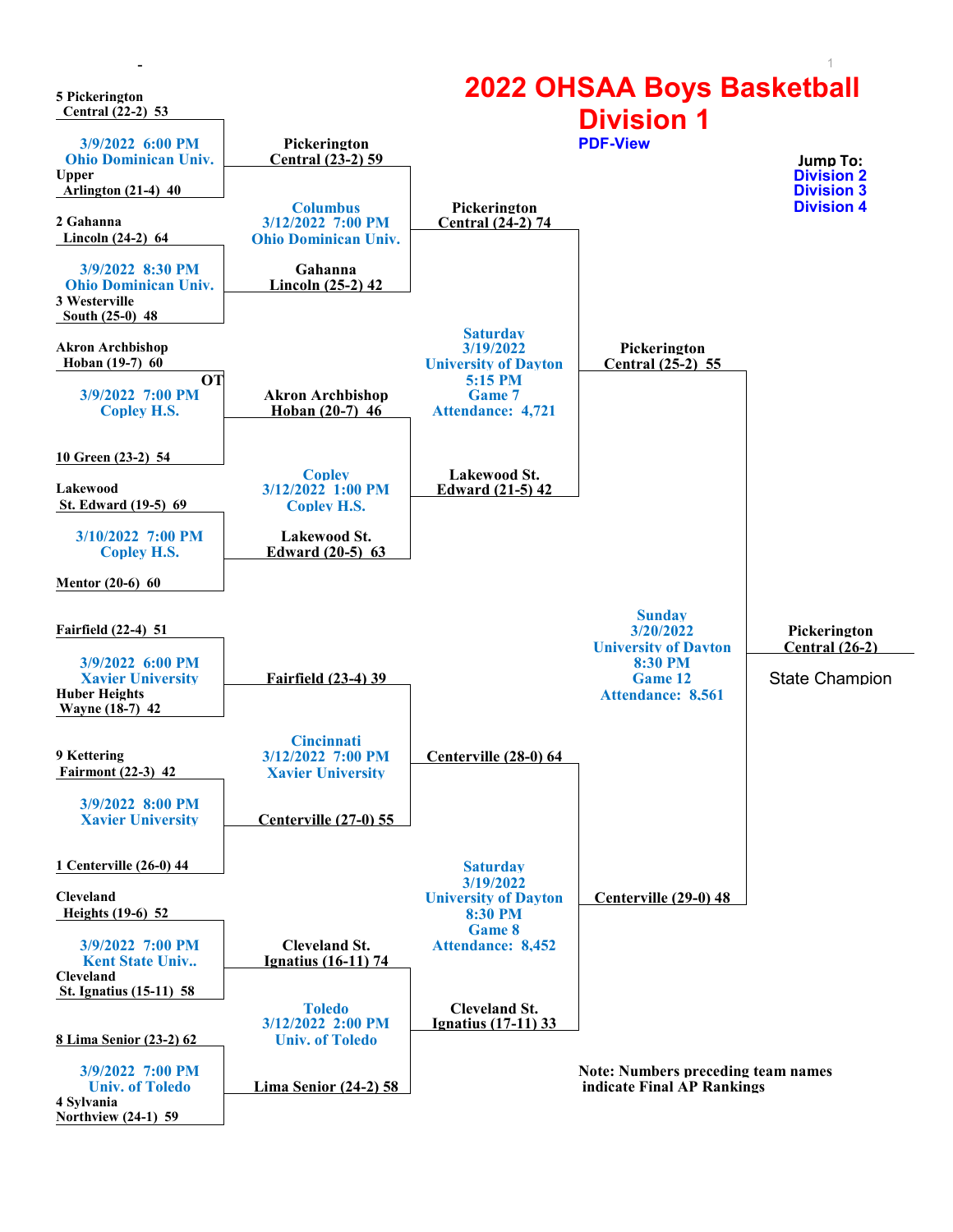<span id="page-1-0"></span>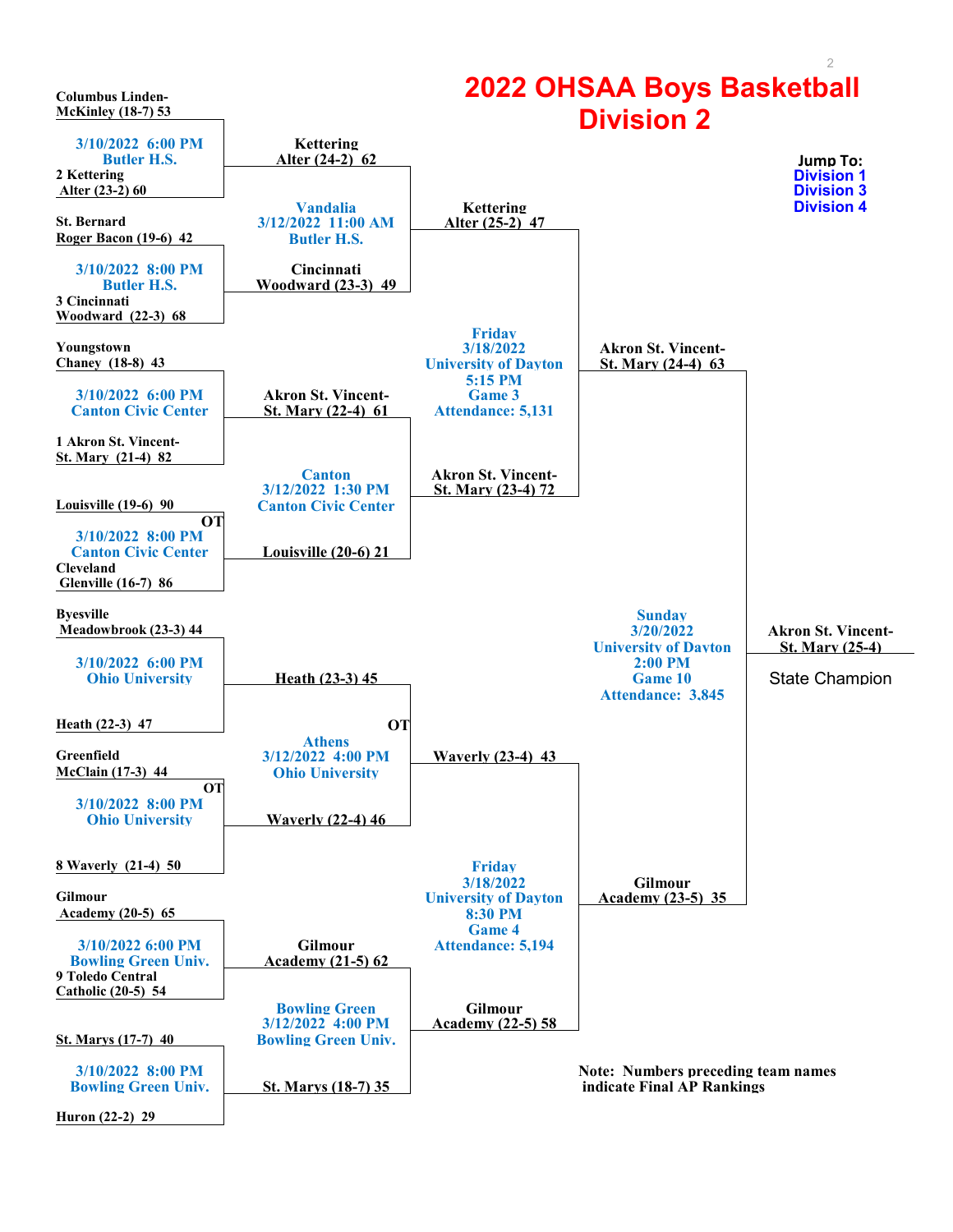<span id="page-2-0"></span>